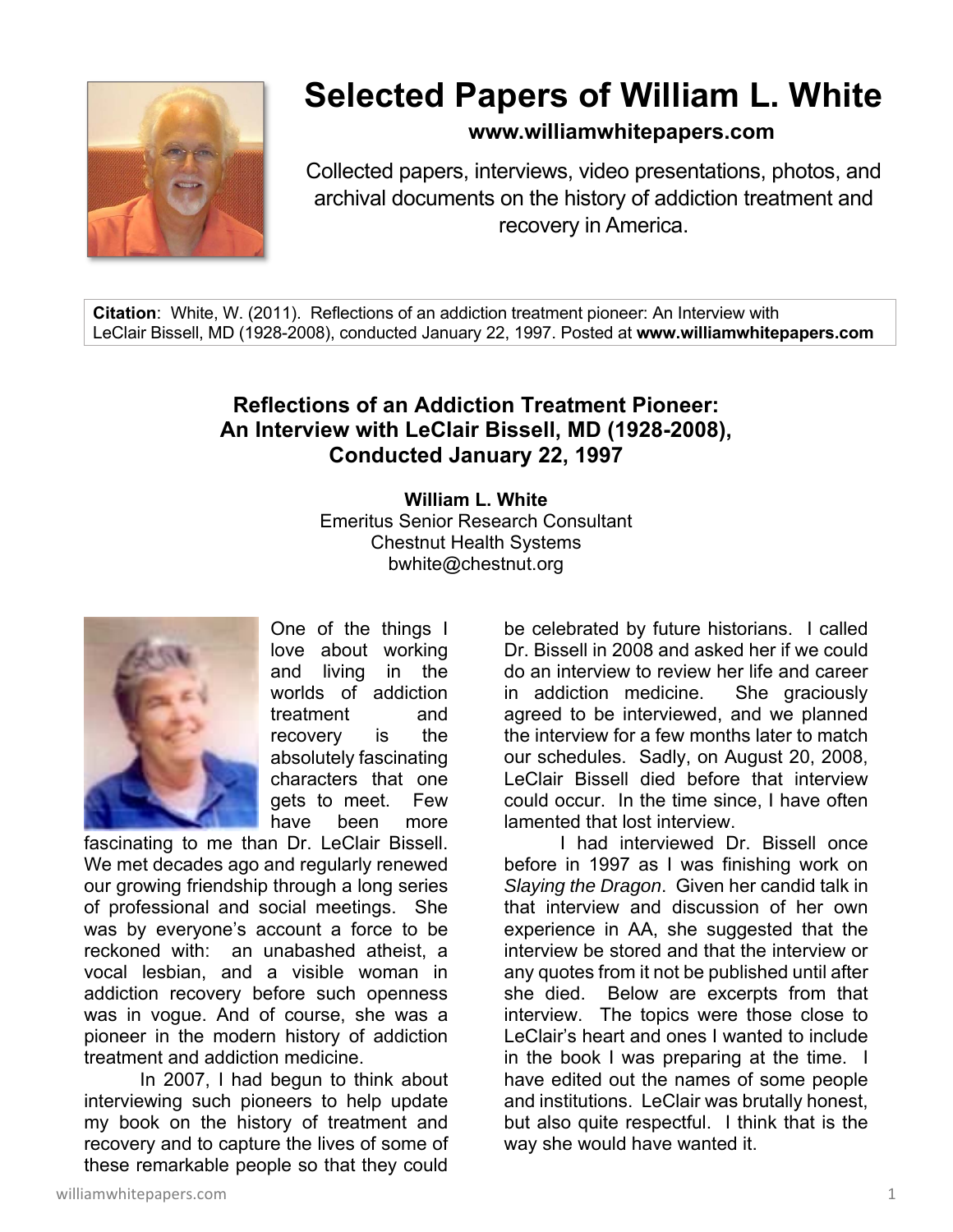#### **On the Role of Women in the History of AA**

*Bill White:* Today there are an ever-growing number of women working in addiction treatment and an equally growing number of women "in the rooms" of recovery fellowships. For those just entering these arenas, what do you think are important aspects of the early story of women in AA?

*Dr. LeClair Bissell:* Of course, there's the obvious thing of women entering this story a few years after the birth of AA. The experience of some of the earlier women was that the men were very threatened by them and made it clear they didn't want them in the group. That happened with Marty Mann, who was not by the way, the first woman in AA. She was the first woman successfully sober in AA. Marty shared with me that when she went to her first AA meeting at Bill and Lois' home in Brooklyn, the men were very afraid that she would somehow manage to spoil what they had going. They were so worried that they might start quarreling over her they practically ran her off. It was Lois Wilson who made her welcome and pretty much insisted the men behave themselves.

 I don't think they realized that Marty was a lesbian. She hadn't the slightest interest in those men. But of course you couldn't at that point let anyone know. It was bad enough to be female without upsetting them even further, poor dears. So, initially, what you had was rejection on the part of some of the men. Later on, it was simply a question of being in a distinct minority. If you walked into a group and you're the only woman, it was and remains difficult, particularly if you are a woman who needs to discuss some of the things that have happened to you sexually over the years. I'm not talking about graphic descriptions blow by blow of what they might have done in the bedroom. I'm referring to the fact that many of these women felt pretty dreadful about the fact that they had run around with people below their own standards and had

frequently, if not turned tricks, come awfully close to it. Some had been kept by an assortment of men as their alcoholism progressed. I've seen it happen myself where a woman has been a little bit too open about that in an AA group and immediately after the meeting, the men have circled her like a bunch of sharks, assuming that since she was suggesting that, she is available now. I think the phenomena of women's groups—meetings separate from men—has been one of the most important developments in the history of AA.

 From my perspective, it was because it gave women a safe space where they could talk about things of concern to them without having to worry about how the men responded. Also, in treatment and in AA, it's always been fairly easy for women to manipulate men. We get into a caretaker mode and get the men to tell us all about themselves. They neither know nor care that they've learned absolutely nothing about us. It's all so very flattering to them. So, women have been able to turn away confrontation in treatment with men hardly aware that they've done it. Put them in with a group of other women, and they can try the single tear routine, and somebody will just hand them a Kleenex and go on with business, which is quite different. Men seem to get very upset when women are upset, and women know how to use that very neatly. That doesn't work in women's meetings.

*Bill White:* One of the feminist critiques of AA is that the AA program as it was constructed between 1935 and 1939 was based almost exclusively on the experience of men. What are your thoughts about this critique?

*Dr. LeClair Bissell:* That's not a criticism; it's a statement of fact. The Steps were not as you know—directives. They were history. These were the steps "we" took, and the "we" at that time was almost all men. But I don't know of much of anything in the 12 Steps themselves that is offensive to women. I've heard a lot of grumbling from women about sexism in the Big Book and the fact that it is always the alcoholic "he," but in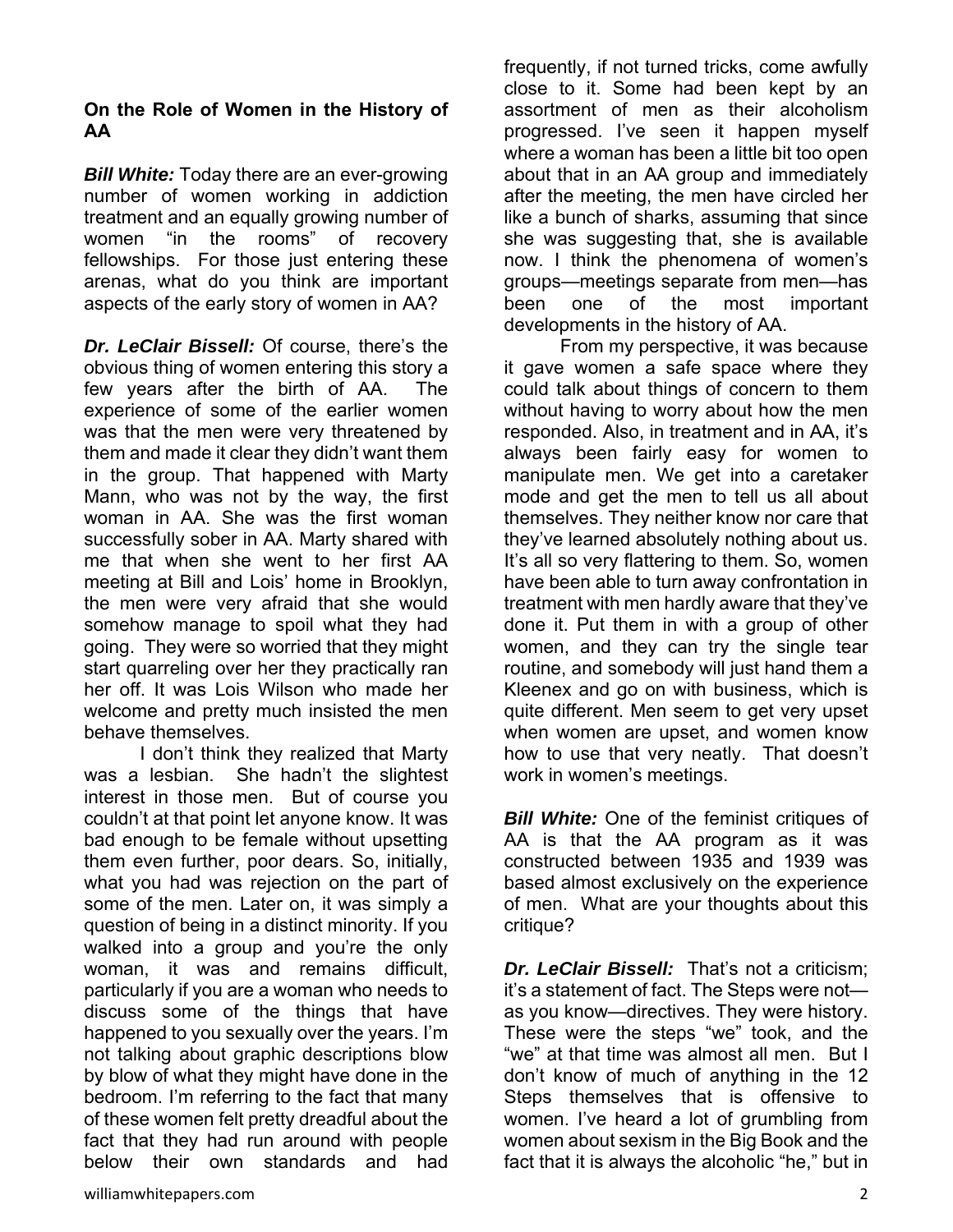historical context, that's not astonishing. It would be hard to hold AA to a higher standard than the whole rest of the culture in 1935 to '39. Of course it's sexist. But read a 1935 newspaper, and you're going to find exactly the same thing.

# **On the Struggles to Produce a Biography of Marty Mann**

*Bill White:* Here we are in 1997, and there has yet to be a definitive biography of Marty Mann, one of the most successful public health reformers in American history. How do you account for this?

*Dr. LeClair Bissell:* Well, there are several reasons, including the fact that would-be biographers were never quite sure what to do with Marty's sexual orientation. A couple of people had started out to do them. One of them rang me up, came over, and wanted to talk specifically about Marty, said that she was definitely going to do a biography of her and that she needed guidance from me as to what to do about Marty's orientation. It's a tough one, Bill. Marty was my sponsor, and we shared the same orientation, so we talked pretty often. Marty died in 1980. Look where the gay and lesbian movement is now, and the fact that Marty herself was a pioneer, a fighter, an outspoken person. I find it very hard to think that if she had lived through the '80s and into the '90s, with this tremendous sea change in what's going on, that she would've stayed silent. It's hard to know. At the time I first discussed this, I looked at the fact that Marty had not wanted to be out, and I felt that we should honor that. But at that time, almost nobody else was out either. Would she now be that reluctant? I doubt it.

*Bill White:* Did she ever share her sense of not wanting to be out in terms of harming the alcoholism movement that she had spent her life mobilizing?

*Dr. LeClair Bissell:* Yes, because at the time, she was head of NCA [National Council on Alcoholism], and she was very much the public figure. She was NCA. So, she was

insistently Mrs. Marty Mann and went out dressed to the nines most of the time. Her long-time partner, Priscilla Peck, with whom she shared her life for easily 30 years, had been an assistant art editor of Vogue and was very good at the basic black with the long gold cigarette holder and the snazzy jewelry. She did not travel with Marty. They shared an apartment in Greenwich Village and then later also had a home together in Connecticut not too terribly far from Silver Hill—a treatment facility at which she would later work.

*Bill White:* You mentioned that there were two efforts in terms of doing a biography of Marty.

*Dr. LeClair Bissell:* Yes, the first never got off the ground, and the second was considered by a woman who worked in the NCA policy office. A lot of things happened that got in her way, most important of which was NCA falling apart. She ending up leaving NCA and went to work for an AIDS organization.

*Bill White:* It's just remarkable to me that we have no biography of Marty.

*Dr. LeClair Bissell:* I agree with you. And it's even hard to come by anything in the way of accurate biographical material. There's a little six-page biographical handout that NCA has, but you have to rattle their cages a bit to get that. One of the reasons of course that we don't have a biography is that Marty's friends were very protective of her as far as her private life was concerned and simply refused to talk to people. I don't want anyone picking on Marty. I have no objection at all to people saying that she's a lesbian. They will eventually anyway. But I want that handled with some decency. I'm a little protective of Marty.

(NOTE: A wonderful, meticulously researched biography of Marty Mann—*Mrs. Marty Mann, The First Lady of Alcoholics Anonymous*—authored by Sally and David Brown, was published by Hazelden in 2001.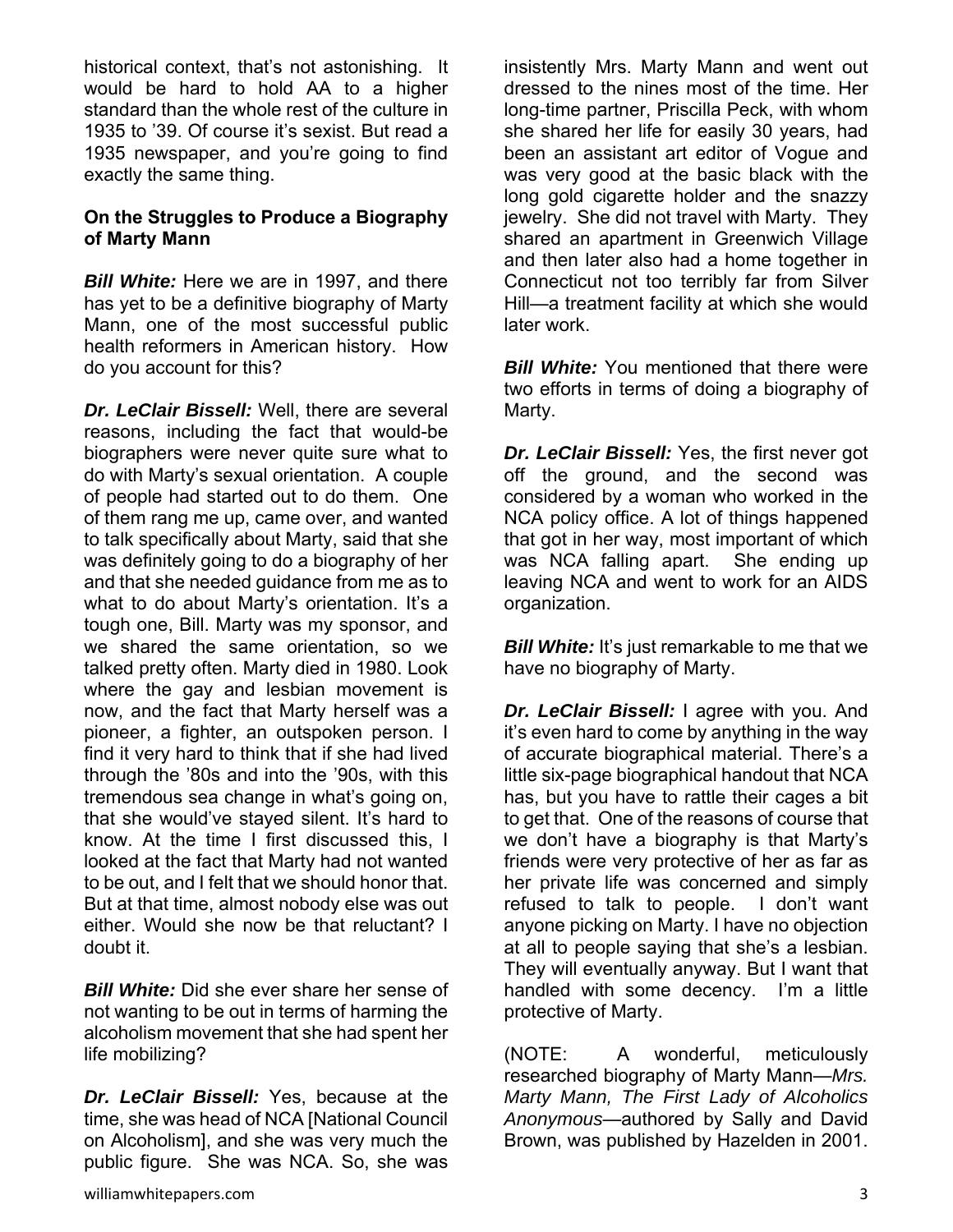Dr. Bissell encouraged and assisted with this book.)

# **Early Concern about Women in Modern Addiction Treatment**

*Bill White:* When did you start noticing the emergence of a special consciousness about the special needs of women entering addiction treatment?

*Dr. LeClair Bissell:*Well, that was certainly being discussed in New York in the 1960s by people like Dr. Sheila Blume and others. At one point—I think it was in the early '70s the Feds called together a whole group of us to meet down on Hilton Head Island around the issue of women and alcoholism. They got half a dozen people to review the literature in different areas and report to the rest of us, and then we all sat around and talked about it. There were maybe 35-40 people present. I did not prepare a paper, but Sheila Blume prepared a paper for that meeting, and she was, to the best of my knowledge, the first person ever to set up a women's treatment unit within a state hospital. She was working at Central Islip State Hospital on Long Island and simply wasn't getting anywhere with the women mixed in with the men. So, what she did was get the hospital administration to give her a small building and simply set those beds aside for alcoholic women, and then she developed her own little program there. There was very little publicity about it at the time. The other early women's units were as much about separating the women from the men for fear of their disruptive influence on the men as they were about concerns over the women's special needs.

# **Lesbians and Gays in AA and Early Addiction Treatment**

*Bill White:* What do we know about the early experience of gays and lesbians either in AA or in treatment?

*Dr. LeClair Bissell:* The first piece that I think is very important is Bill's [AA cofounder Bill Wilson] acknowledgement of the

fact that the guy whose experience led to the Tradition related to the only requirement for AA membership was a gay man. There are discussions about the fact that there was a person who had other problems, and he asked if he could belong, and the group conscience seethed and boiled for two or three days. This was at Bob Smith's home group in Akron. It was a gay man. I have that on tape somewhere in Bill's very own rather indistinct but undeniable words that it was a gay man. That is not speculation. So, you've got that as a sort of unofficial posture on the part of AA. It did come to a head in Akron, and it was discussed at length, and yes, the gay man was invited in. Now, by the time I got sober in New York in 1953, I demanded that the person who would take me to AA meet my requirements, hoping against hope that there was no such person, you understand. What I demanded was a person who was roughly my age, brighter than me, Jewish, and a lesbian. I was absolutely certain that there was no such person. I had read that Jews didn't get alcoholism. I was very nervous about the thought that AA might try to force me back to mother church, and a good Jewish liberal clearly would not do that. I knew there weren't any other young women in AA. I was 25 at the time and thought certainly there was no one brighter than me. So, that settled that, and in fact, it did take them awhile to come up with one. But they did come up with her. Oddly enough, she worked for Marty at NCA. So, right from the very beginning, I had a lapful of pamphlets and information from AA and an individual who could introduce me to people in the different New York groups. There were no gay groups at the time, but certainly there were huge numbers of gays going to meetings down in the Village.

*Bill White:* Are you aware of any informal subgroups of gays and lesbians within AA during AA's early history?

*Dr. LeClair Bissell:* There were in the same way that the first young people's groups were not really young people's groups. Young people told each other where they were going to be next Tuesday and you had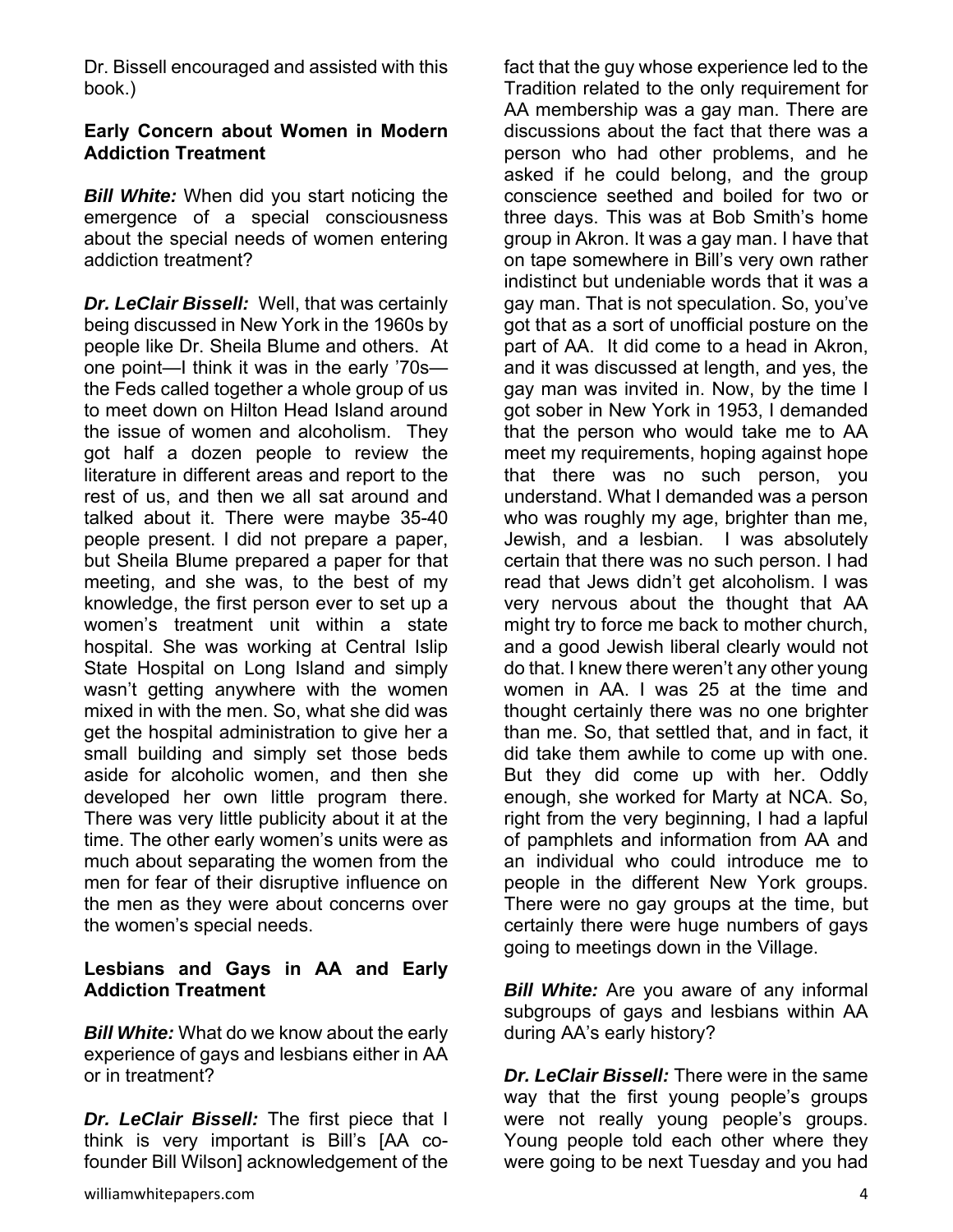kind of a floating young people's group moving up and down the east side of Manhattan. You know how kids pick a bar where everybody goes? It was exactly the same thing. The gang was going to be at such and such. Actually having gay meetings came much later and you got into the male/female disputes there too for awhile.

*Bill White:* Even in terms of mixing men and women in those meetings?

*Dr. LeClair Bissell:* Sure. Lesbians did not have that much in common with gay men, and for a long time, the gay and lesbian community was more of a myth than a reality. The thing that really kind of brought us together and put aside the gender-based feuding was the AIDS epidemic, at which point an awful lot of nonsense had to be put aside.

*Bill White:* When did specialized addiction treatment for gays and lesbians begin?

.

*Dr. LeClair Bissell:* That would be the PRIDE Institute. They put together a 28-day Minnesota model alcoholism treatment facility in Eden Prairie, Minnesota, which is a stone's throw from Minneapolis, that was exclusively gay/lesbian and tried to draw people from all over the country. This happened quite early on in the AIDS epidemic because it was certainly there at the time when we were wondering what to do about people who were HIV positive and gay and alcoholic or addicted. The question was, "Where can we put them that they wouldn't be abused?" After PRIDE got going and it was obvious to people there was little market for this, many of the treatment centers set up what they called gay and lesbian tracks. The problem with that was that since patients are quite visible to one another within treatment centers, if you were seen wandering off to the gay track, it was like going to the gay special interest group at Smithers. It was a statement of orientation, and to this day, the vast majority of gay and lesbian patients go through treatment incognito.

*Bill White:* That makes me wonder if Marty Mann went through her treatment at Blythewood Sanataria incognito. Her psychiatrist, Dr. Harry Tiebout, used Marty as a case study in some of his published papers, but made no reference whatsoever to sexual orientation, which seems unusual at the time if he had known, considering the then prevailing view in psychiatry that alcoholism was a manifestation of latent homosexuality.

*Dr. LeClair Bissell:* Yes, they always had a hard time with all of us who weren't latent. I don't know. He may have chosen not to reveal this or it's equally possible that Marty never told him. Or he may even have denied it or said with his little twinkle, "We'll work it out later." Certainly, psychiatrists of that era, in fact even when I was in treatment, were very clear that being lesbian was second best. In other words, your first goal with treatment was to try to make the person straight. Then failing that, you sighed and accepted the inevitable and the unchangeable, but there was always the reservation that this wasn't quite the way to be. You felt that you were sort of a failure at your own therapy in a sense.

 The old psychiatry, back at the time that APA still felt that being gay or lesbian was a mental illness, certainly would have wanted to make you as normal as they could. Where it got mostly in the way was not that they wanted to make you normal if they could, but that they were persistent in seeing the alcoholism as symptomatic of the orientation. We'd get all busy messing around with the orientation and forget to help you deal with your drinking problem. It was the endless treatment of the wrong thing with the assumption that if they just straightened you out in every sense of the word, the misbehavior—the drinking—would just simply go away because it was merely a symptom. It was not a disease in and of itself, which is very different from the approach you'd take today, which would be that the alcoholism is the main thing to be treated, and then you can start finding out the things that are making it difficult for the person to stay sober, be they physical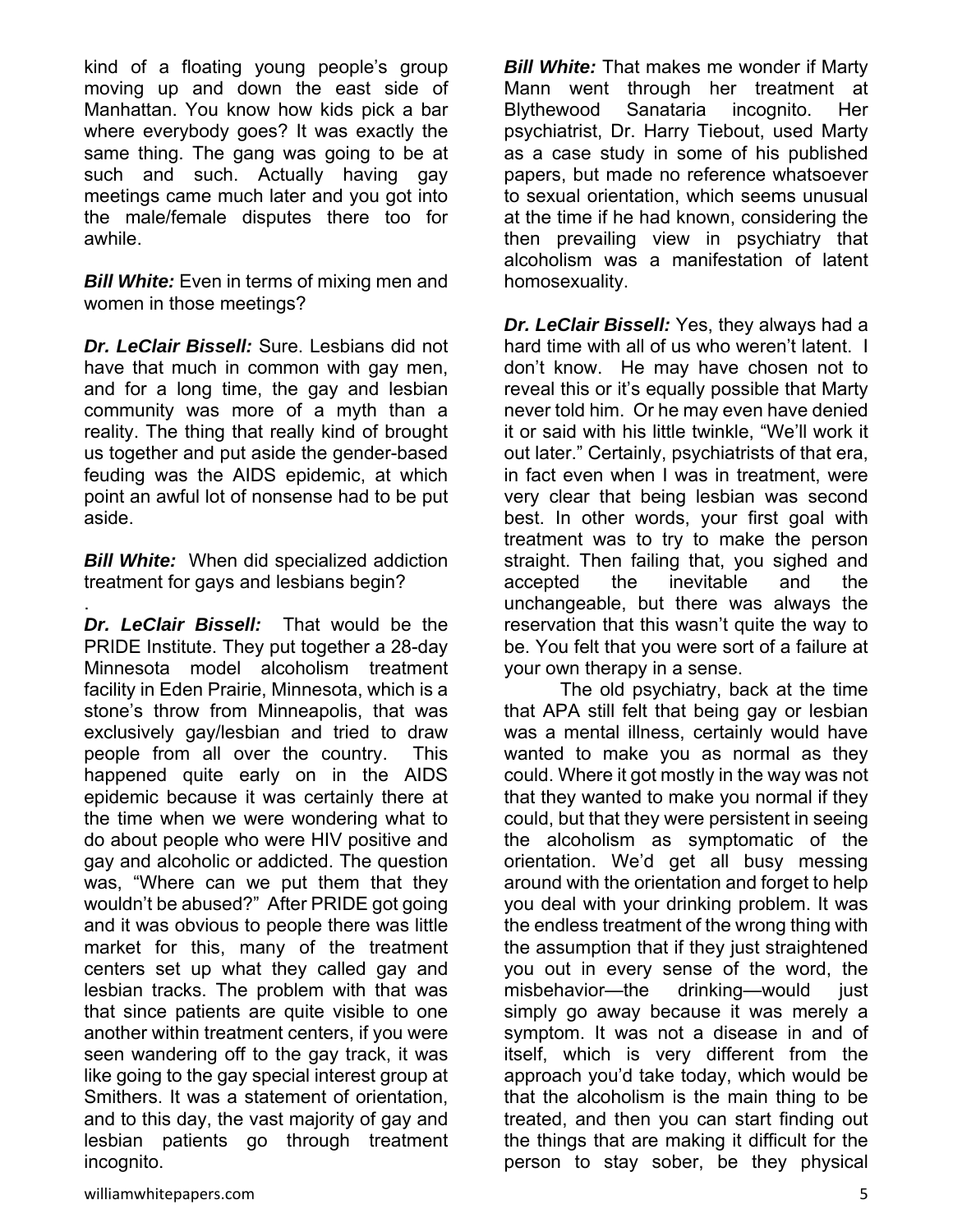problems, mental problems, social problems, or whatever they might be.

 Marty was very much in the oldfashioned era just as I was, where my first two therapists—both of whom were older psychiatrists who had trained with Jung, quite old men at the time that I was working with them in New York—were certainly not feminists so that any feminist problems I had were my pathology not the system. And they were certainly very clear in their own minds that the way for people to be was heterosexual, married, and making babies. Later, the final two therapists were totally different. They were in a very different place. They wanted me to behave myself and be productive. They certainly didn't want me to be promiscuous or acting out in any way, but they were all for a stable relationship with a decent person, irrespective of who that person might be.

 (NOTE: In 2007, a book entitled *The History of Gay People in Alcoholics Anonymous: From the Beginning* authored by Audrey Borden, was published by Haworth Press, Inc.)

# **On Changes in AA**

*Bill White:* You have been a professional observer of AA for decades. What changes have you noted within AA that are historically noteworthy?

*Dr. LeClair Bissell:* What I see within AA is the loss of 12-step skills. It's a direct outgrowth of the habit of taking people to treatment centers and not responding to them within the service tradition of AA. People are downright upset if a real drunk actually comes to a meeting. And there's a lot of censorship. There are some god awful statements that some groups use that basically announce that AA is primarily for alcoholics and if you've had other drug problems, don't talk about them here. This is in spite of the fact that of the first five AA members, three of them had significant other drug involvement. But you can get this kind of rigidity in AA today. "We're not going to talk about this and that." We also find in *Bill White:* There is much talk about AA's influence on addiction treatment, but what about the influence that treatment had on AA coming through the '80s into the '90s?

*Dr. LeClair Bissell:* Good question. I think a positive was that it made us all more aware of other drugs. They weren't as casual about minor tranquilizers and pills after the chemical dependency notion went through as opposed to the pure alcoholism. I think, however, treatment really did pretty much screw up 12-step work. People were no longer having the kind of experience they had gotten from the old hands. I can remember when I first joined AA, it was not the least bit uncommon to have somebody having a seizure at your meeting. So and so was having a seizure. "No, Harry, don't put his glasses in his mouth." You'd have two or three guys taking care of the fallen and the meeting proceeding. No longer.

#### **Alternatives to AA and other Twelve Step Fellowships**

*Bill White:* What are your thoughts about the future of alternatives to AA—groups like Women for Sobriety, SMART Recovery, SOS, LifeRing Secular Recovery, and others?

*Dr. LeClair Bissell:* I don't see Women for Sobriety surviving. First off, I think the need for it went away as more of the women's groups developed within AA. Did we need something for women? Yes. Do we need alternatives to AA for the folks who just flatly won't go because somebody told them something about AA and they know they'd hate it? Yeah. I like having other alternatives, but I think the need has declined as AA has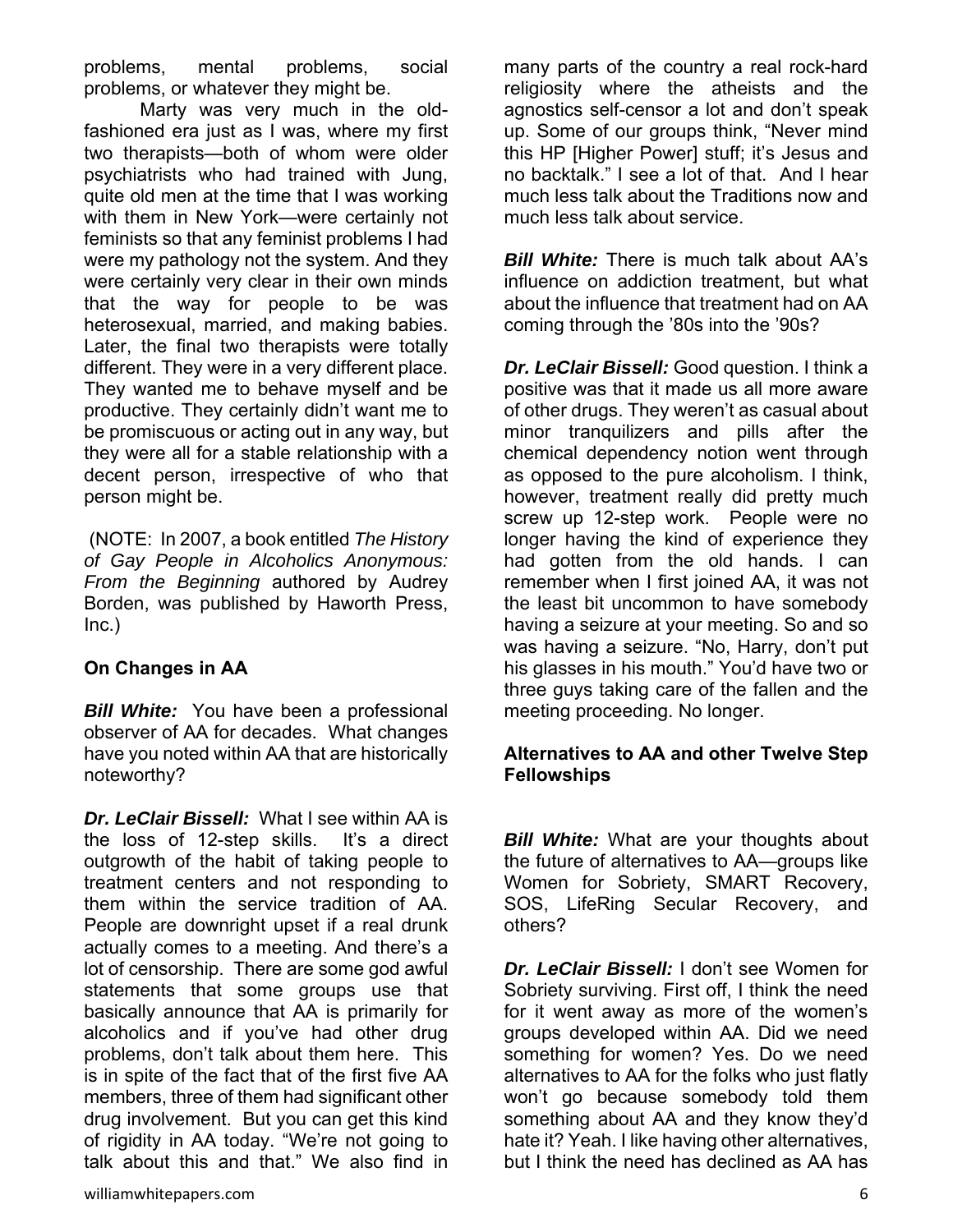become more inclusive. It's like the separate gay organization, Alcoholics Together [AT]. That sprang up primarily because the California groups wouldn't list gay meetings as gay meetings in the meeting list. So, they set up their own Intergroup office and helped steer people to where they could get help. Later, when the meetings were listed, who needed AT? As specialty groups continue to grow within AA, those other groups are less likely to survive. I do think we'll see the moderation groups around for awhile. I don't think they're ever going to be real competition for AA, and I think we should wish them well.

 There is still a lot we don't know about what works for long-term recovery. My grandfather got sober by command decision.

#### *Bill White:* Command decision?

*Dr. LeClair Bissell:* Yes, his own command decision. If you'd ever called him an alcoholic, he would have been very indignant indeed. Then because of his drinking, he damned near killed a patient, and he simply told his family "Obviously in my case, alcohol and medicine don't mix. I don't seem to be able to drink a little bit, so I'm not going to drink at all." Now, many an AA group would have said that he was dry but not sober and that he must have been miserable. And in fact, he was pretty miserable I'm told for a few years after that, but by the time I knew him as a teenager, he was a very merry man who was happy with his life. He had accepted that drinking was not for him. How many of them are out there? I don't know. If they find their way into other recovery things, that's great.

# **On the Treatment of Impaired Professionals**

*Bill White:* You are one of the pioneers in the treatment of impaired professionals and your book *Alcoholism in the Professions* remains one the classics in the field. When did people begin to see physicians, nurses, and other professionals as a special treatment population?

*Dr. LeClair Bissell:* When they started making money in alcoholism. As soon as insurance started covering treatment, suddenly you heard that residential treatment was necessary for almost everybody. And since alcoholic docs had tons of money compared to the rest of the public, they not only needed residential treatment, they needed residential treatment in a special treatment facility for many months as opposed to the shorter periods of time that other people needed.

*Bill White:* So, you see this specialization as more financially driven than clinically driven.

*Dr. LeClair Bissell:* Absolutely. But there's one other piece to it. When we were first treating alcoholic professionals, it was basically with the philosophy that professionals had been given bad treatment because the treatment was distorted when a professional came in. The treatment staff members were afraid of the doctor and treated the doctor as if he or she was something different from an ordinary alcoholic. They didn't let him get to be a patient. What we felt then and what I feel now is that the special treatment a doctor needs is not to be treated special. I do feel that every patient deserves individualized treatment and that everybody's work and family situation is different and that the alcoholic doc deserves just as much individualized treatment as you do or an attorney does or a politician or a cook who works in a kitchen. There is nothing special about a doctor's alcoholism.

 Now, these special facilities will tell you that they come up with really wonderful recovery rates. They do. And the reason they do is that any time you can grab a professional person by the license and compel him or her into treatment and force them to cooperate with that treatment and then monitor them for years, you'll get good outcomes—in the high 80s or low 90s in recovery rates—no matter what else you do.

*Bill White:* Are there particular institutions that would be the equivalent of the PRIDE Institute as pioneers in physician treatment?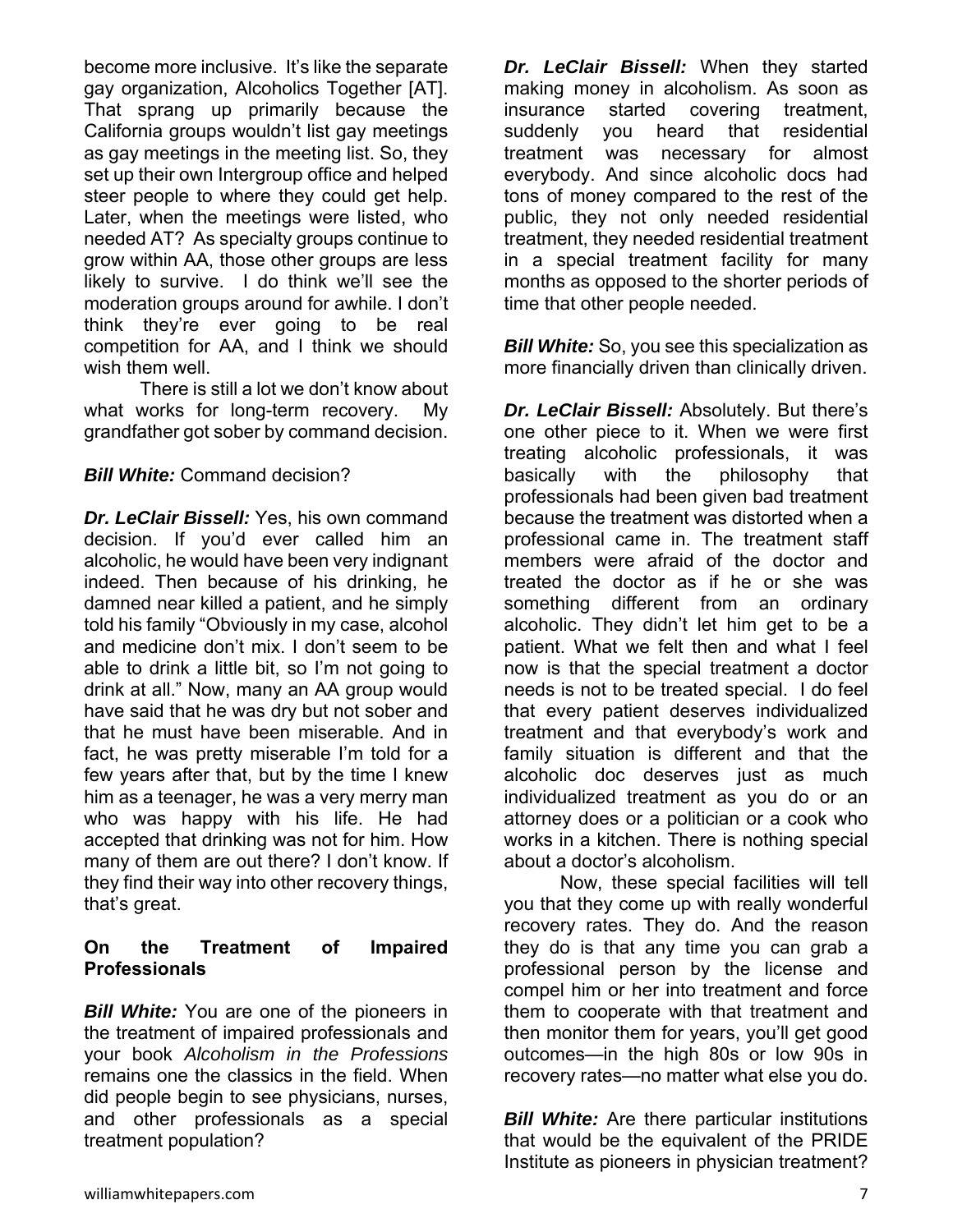*Dr. LeClair Bissell:* That's a good question. I would say yes. Lutheran General Hospital's Alcoholism Treatment Center was excellent. They carefully followed over a hundred of their docs with telephone contact, and they did very well by them. We did well by them at Smithers, much better with men, by the way, than the women. I never quite understood why, but anyway, our male MDs did beautifully. The ones I think are really the best ones were not specialized. There were other well-known specialty clinics that claimed all the docs they treated got well, which is sheer rot. They harmed a great many people, keeping them for long, unnecessary treatments and seeing to it that they hit their financial bottom for sure: kids being yanked out of college, being forced to sell homes to pay for treatment, and otherwise being blackmailed on the grounds that your husband has a fatal disease. It's ugly.

### **On Ethical Issues in Addiction Counseling**

*Bill White:* Your talk that some of the things that were done in the name of help in addiction treatment actually did harm leads me to your work on professional ethics. You co-authored *Ethics for Addiction Professionals* with Father James Royce. How did you decide to write that book?

*Dr. LeClair Bissell:* I was a regular lecturer at SECAD—a popular speaker because I was fairly good on my feet. Conway [Conway Hunter, MD] at one point said to me, "Look, I want you to come down and talk, but you've talked on the same topics for the past five years. We've got to come up with a new topic. Why don't you talk about ethics?" It was a good eight months away, so the idea of having to do some research about it seemed all right. So, I said yes and started asking people—I couldn't find anything in the literature—what they were concerned about. They gave me kind of an earful. So, I took what I had seen and what they had told me and packaged it all together into an hour's lecture and proceeded to present this in

Atlanta. Bill, you're in this business too as a speaker. You know when you're good. You know when you're on. You know when the drama of the whole thing is working. There are also times when you're not so good, but there's something compelling about the subject matter. The day I presented that, I was not particularly good as a performer, but you could've heard a pin drop. I was just as astonished as anybody else with what was happening. There they all were, sort of leaning forward and hanging on every golden word. I didn't get it. I literally went to people after the talk and said, "I don't get it. What is going on? I didn't say anything that you folks haven't told me—that you haven't all seen and haven't discussed around the coffee table." They said, "Yeah, but somebody finally said it out loud."

They didn't quite cheer, but they damn near did. People who'd been there said, "You've got to come out to such and such and give your ethics talk." At the end of every talk, people would come running up and say, "If you think that example was bad, get a load of this." They'd start pouring it into my ears. So, pretty soon, you know what happens. People start sending you clippings and telling you their stories. Somebody finally said, "Why don't you write it up and put it in a journal?" Around that time, I had agreed to do some short books for Johnson Institute, which for a variety of reasons, never quite came off. But one of two manuscripts that I got together was on ethics. It was just the obvious gap where there wasn't anything and I was doing it anyhow. I didn't like the fact that the person lecturing the world on its ethics was a single female lesbian atheist. I thought that was a little tacky. So, I was looking around for credibility. I thought well, who better than James Joyce: Jesuit, Catholic, teacher of ethics at a major university, author of probably the only to this date alcoholism textbook for college youth? Our book sold well and it's been selling ever since. So, that's the story. It was not that I perceived some particular sin that inspired me to go evangelize. It was really Conway.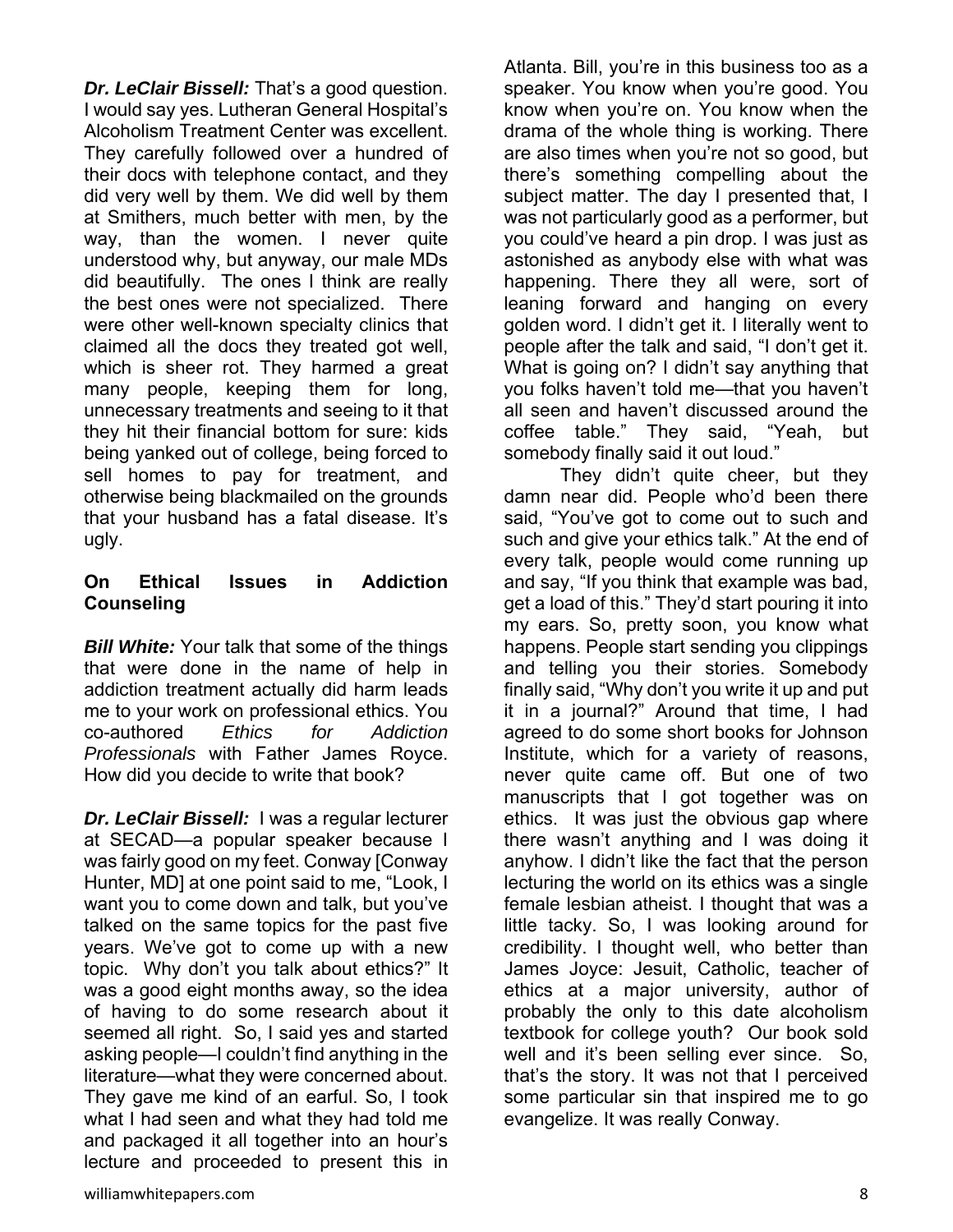# **Treatment Backlash in the 1990s**

*Bill White:* There has been something of a backlash against addiction treatment in the 1990s that has led to the collapse of some of the most prominent treatment programs. How much of that collapse do you perceive as being related to ethical abuses in the 1980s?

*Dr. LeClair Bissell:* I see it as caused by two things primarily. One was the demise of NCA. You not only didn't have Marty, but you had weak national leadership and the falling away of a lot of local affiliates. Pretty soon, there was no voice for the alcoholic. There had been. Now there wasn't. So, the old stereotypes started coming up again: bad people do drugs, drink too much, selfinflicted illness. There wasn't anybody to answer them. Something else that happened was that after Senator Pete Williams got into a scandal, we no longer had a senator who could advocate on our behalf.

 Then, we had the greed of the treatment facilities that started popping up all over the country like mushrooms. Every time you looked around, there'd be a new treatment facility, usually hospital-based and trying to get itself paid at acute care hospital rates for people who were clearly walking around in sports clothes and no more needed to be in the hospital than you and I do. Hospitals were pulling in hundreds of dollars a day for these people and in some of them you could get admitted any time you needed to be in the hospital, provided it was Monday through Friday between the hours of 9 and 6, and provided you didn't need too much nursing care. The only requirement for admission was a viable Medicaid card. They kept their staff down to a minimum, did very little about getting anybody well, but if you blew your welfare check and you were in bad trouble, you could always go in. It was happening with the 28-day facilities too. for instance would put people in for 28 days at  $\qquad$ , and then ship them up to for a second 28 days because that's what the insurance company would allow and pretend that that was not just one admission. Pretty ludicrous. And some also

medicalized the entire family. The wife would come up there and be told she had a disease too, co-dependency, but they'd call it something else and she would have a physical exam and a medical chart, get admitted just like any other patient at several times what it would have cost to house her at the local Holiday Inn. Everybody got a psychiatric diagnosis for his/her codependency, and the insurance company paid the bill.

**Bill White:** Is it your view that the really aggressive managed care and all of the severe restrictions that emerged on treatment in the '90s came out of those kinds of abuses in the '80s?

*Dr. LeClair Bissell:* No, not entirely. I think it made us vulnerable. I think we set ourselves up for it. The fact that the backlash then went too far and the pendulum went in the other direction I think could happen because managed care wanted to save money, and we no longer had a credible voice anywhere. Washington wouldn't protect us. The insurance commissioners of various states wouldn't stand up for us. Politically, we're one of the most inert movements in the world.

*Bill White:* What are your views on the future of addiction treatment?

*Dr. LeClair Bissell:* In reality, I wouldn't be at all surprised to see it get worse than it is now before it gets better. I can see us going back to many situations very similar to what we had in the '60s where you had to lie about what the patient had to get him into a hospital—pretend he didn't have alcoholism to get admitted. I get questions now on the internet from people wanting to know have I had any experience with outpatient detox, and it makes me want to laugh my head off. We didn't have anything but outpatient detox. And as far as third party payment is concerned, forget it. It didn't exist. We all did outpatient detox. Dr. Ruth Fox used to just let them sleep it off in her office. You'd go in through the front door, and there would be a body on her couch. She was just simply